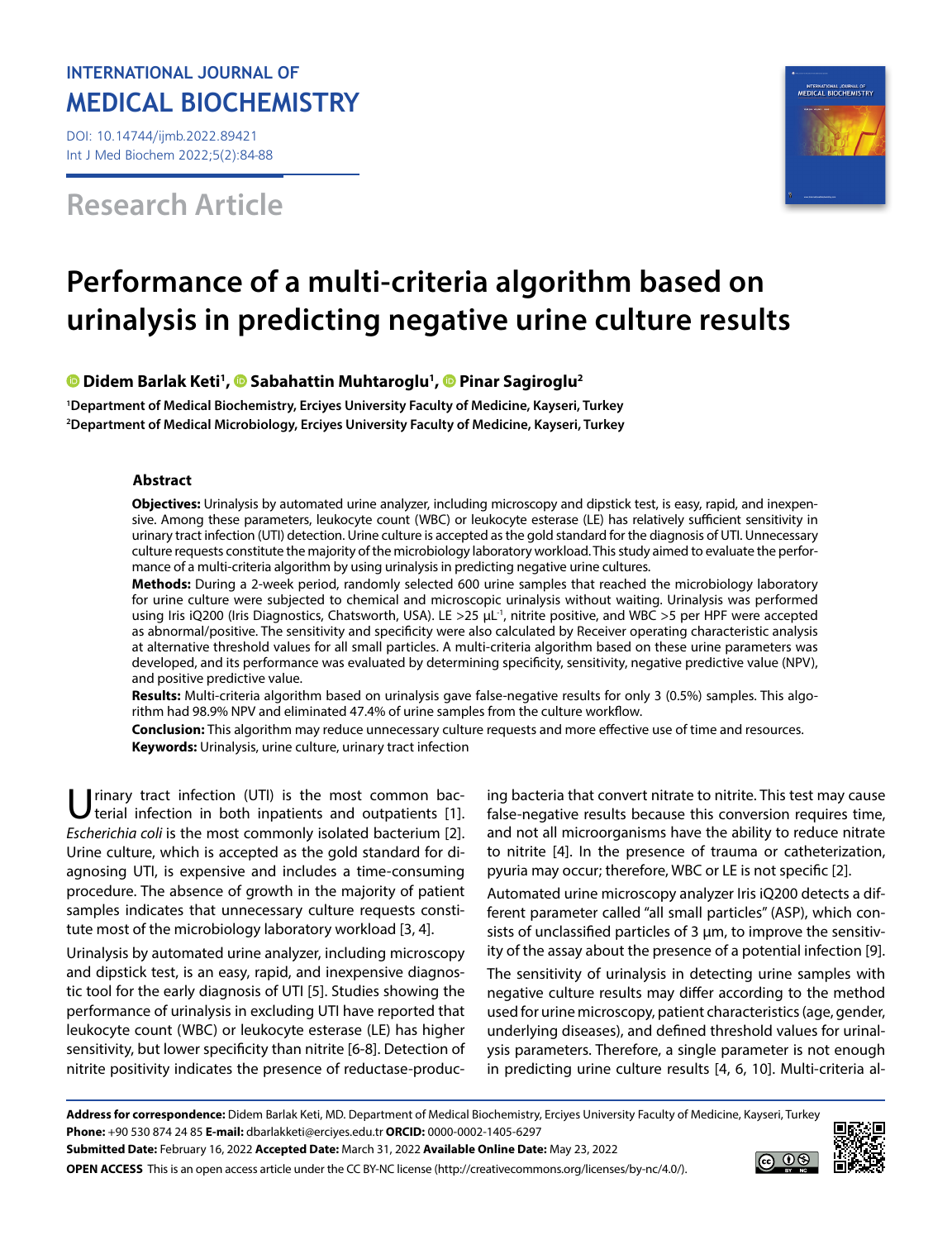gorithms may have better performance in excluding UTI and eliminating urine samples with negative culture results [11]. The best combination of them is still unclear. Moreover, in many hospitals, urinalysis and urine culture are requested together despite the lack of suitable indication.

The objective of this study was to evaluate the performance of a multi-criteria algorithm by using urinalysis (LE, WBC, nitrite, and ASP) in predicting negative urine culture results.

# **Materials and Methods**

#### **Study design**

The present study was conducted using 600 urine specimens in the microbiology laboratories of Erciyes University Hospital for urine culture. Approval for the study was granted by the Ethics Committee of Erciyes University Faculty of Medicine.

#### **Patients and samples**

During a 2-week period, randomly selected 600 urine samples that were submitted to the microbiology laboratory for urine culture were subjected to chemical and microscopic urinalysis without waiting. Insufficient samples for urinalysis were excluded from the study. As polymicrobial growth (contaminated) was detected in 20 samples, culture results of 580 urine samples were compared with urinalysis.

The demographic information of patients and distribution of clinical settings requesting urine culture were investigated by scanning electronic medical records.

#### **Urinalysis**

Urinalysis was performed using Iris iQ200 (Iris Diagnostics, Chatsworth, USA), an automated digital imaging-based system that uses flow cytometry and iChemVelocity system (Iris Diagnostics, USA). Urinalysis was completed within 1 h after taking samples. The parameters included nitrite, LE, WBC, and ASP. Particles smaller than 3 µm, such as cocci, some other bacteria, crystals, and other formed elements, were classified by the system as ASP [9]. LE  $>$ 25  $\mu$ L<sup>-1</sup>, nitrite positive, and WBC >5 per HPF were accepted as abnormal/positive. Different threshold values were investigated for ASP and  $5155 \mu L^{-1}$ value, which has lower sensitivity and a negative predictive value (NPV), was accepted as the threshold value. The results obtained from urinalysis were compared with urine cultures. WBC, LE, nitrite, and ASP were added step by step to develop a multi-criteria algorithm, and its performance was evaluated in predicting samples with negative culture results.

#### **Urine culture**

A quantity of 10 µL of urine specimens was cultured on 5% sheep blood and MacConkey/eosin methylene blue agar (Oxoid, UK). After incubation for 18-24 h at 35±2°C, the growth of ≤2 microorganisms, each ≥10 000 CFU/mL, was considered

positive [2]. The Phoenix automated system (Becton Dickinson, USA) was used to identify the bacteria, supported by conventional tests when needed.

The specimen was accepted contaminated (mixed growth) whenever three or more various colonies with no dominant type had grown (mixed flora) and were refused.

#### **Statistical analysis**

Receiver operating characteristic (ROC) curves, sensitivity, specificity, NPV, and positive predictive value (PPV) were calculated for all criteria with different threshold values. All statistical analysis was carried out using MedCalc Ver. 15.2. Different thresholds were investigated to obtain the most optimal result. We calculated the area under the ROC curve (AUC) with 95% confidence interval (CI). A p<0.05 was accepted as statistically significant.

### **Results**

The distribution of the patients according to age, gender, and clinical settings is shown in Table 1. Approximately 38% of patients were males and 62% were females. Of the total patients, 48% of them were pediatric patients.

**Table 1. Distribution of the patients according to age, gender, and clinical settings**

| <b>Patient characteristics</b> | $n = 580$ | $\%$ |
|--------------------------------|-----------|------|
| Age                            |           |      |
| < 18                           | 27        | 48   |
| 18-65                          | 219       | 38   |
| >65                            | 83        | 14   |
| Gender                         |           |      |
| Male                           | 221       | 38   |
| Female                         | 359       | 62   |
| Clinical settings              |           |      |
| Pediatrics                     | 256       | 44   |
| Urology                        | 154       | 27   |
| <b>Obstetrics</b>              | 41        | 7    |
| <b>Others</b>                  | 129       | 22   |
| Outpatients/inpatients         | 535/45    | 92/8 |

| Table 2. Identified pathogens in urine culture |    |      |  |  |  |
|------------------------------------------------|----|------|--|--|--|
| <b>Pathogens</b>                               | n  | $\%$ |  |  |  |
| Escherichia coli                               | 58 | 72   |  |  |  |
| Klebsiella spp.                                | 6  | 7    |  |  |  |
| Enterococcus spp.                              | 6  |      |  |  |  |
| Proteus spp.                                   | 4  | 5    |  |  |  |
| Pseudomonas spp.                               | 3  | 4    |  |  |  |
| Streptococcus spp.                             | C  | 3    |  |  |  |
| Staphylococcus spp.                            |    |      |  |  |  |
| Enterobacter spp.                              |    |      |  |  |  |
| Total                                          | 81 | 100  |  |  |  |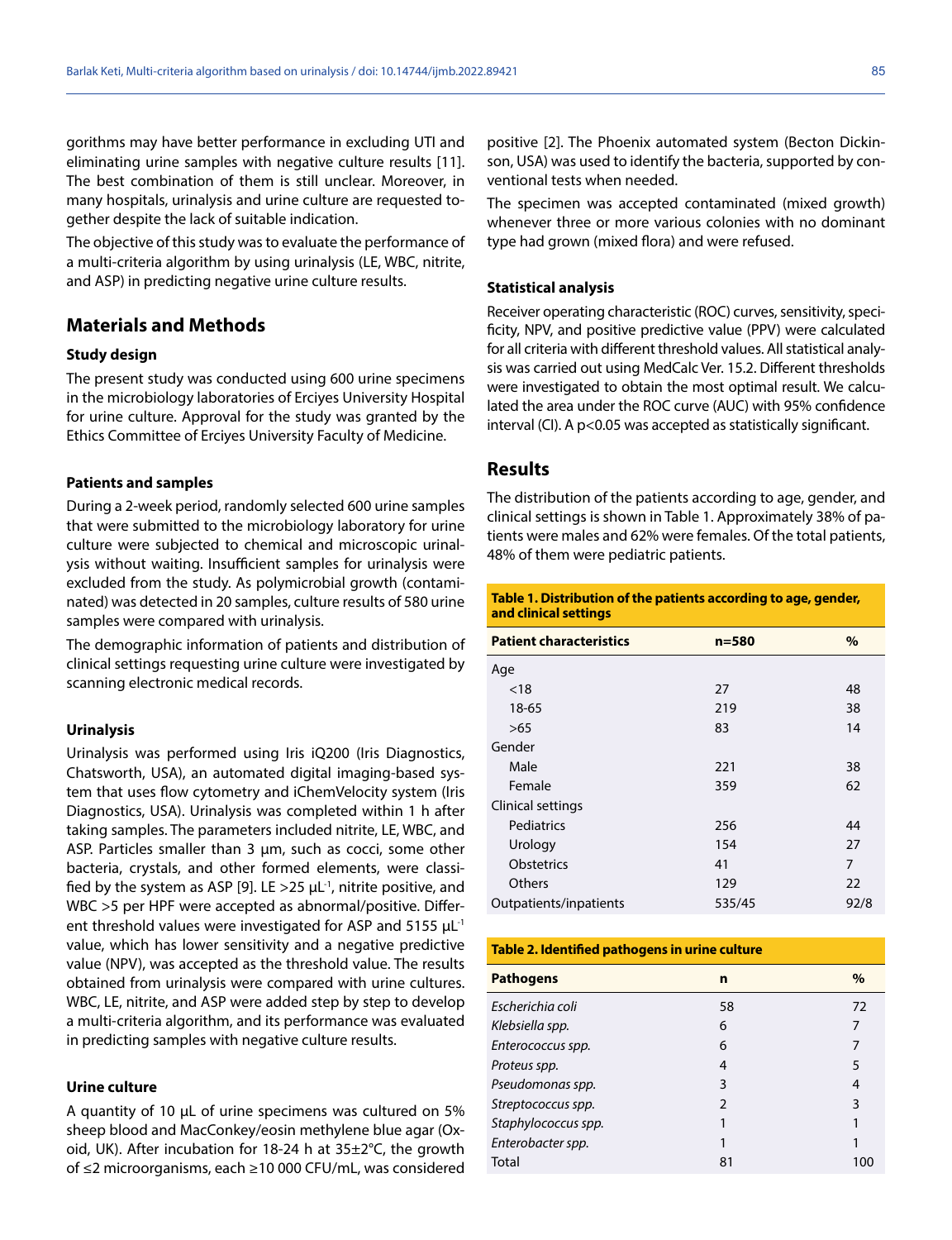| Table 3. Performance characteristics of urine parameters at different threshold values |                  |                    |                    |            |            |  |  |
|----------------------------------------------------------------------------------------|------------------|--------------------|--------------------|------------|------------|--|--|
| <b>Urine parameters</b>                                                                | <b>Threshold</b> | <b>Sensitivity</b> | <b>Specificity</b> | <b>PPV</b> | <b>NPV</b> |  |  |
| Leukocyte esterase                                                                     | >0               | 81.4               | 64.7               | 27.2       | 95.5       |  |  |
|                                                                                        | $>25$            | 75.3               | 73.7               | 68.2       | 94.8       |  |  |
| White blood cell                                                                       | >3               | 79                 | 67.5               | 28.3       | 95.2       |  |  |
|                                                                                        | >5               | 69.1               | 76.9               | 32.7       | 93.8       |  |  |
| <b>Nitrite</b>                                                                         | Positive         | 61.7               | 99.8               | 98         | 94.1       |  |  |
| All small particles                                                                    | >5155            | 88.8               | 78.9               | 40.6       | 97.7       |  |  |
|                                                                                        | >13060           | 5.3                | 95.0               | 70.9       | 95.9       |  |  |
|                                                                                        |                  |                    |                    |            |            |  |  |

PPV: Positive predictive value; NPV: Negative predictive value.



**Figure 1.** ROC curves for leukocyte esterase (>25, AUC 0.757, 95% CI=0.720 to 0.791, p<0.001), nitrite (AUC 0.795 p<0.001), WBC (>3, AUC 0.795, 95% CI=0.760 to 0.827, p<0.001) and all small particles (>13060, AUC 0.916, 95% CI=0.890 to 0.937, p<0.001).

ROC: Receiver operating characteristic; AUC: Area under the curve; CI: Confidence

In total, 81 (13.9%) patients had positive urine culture. Among the 81 positive samples, a single microorganism was identified in 80 samples and two pathogens were identified in 1 sample. The most frequently determined microorganism in urine culture was *E. coli*. Other pathogens are shown in Table 2.

The performance of urinalysis parameters is given in Table 3. Nitrite had the highest specificity and PPV, but it had the lowest sensitivity. LE, WBC, and ASP had higher sensitivity than nitrite.

The ROC curves are plotted according to the optimal threshold value for each urine parameter in Figure 1. The AUC for WBC, nitrite, and ASP were 0.795, 0.795, and 0.916, respectively. Urine culture was accepted as a reference method for ROC analysis.

Although ASP had the largest area under the curve, the algorithm was generated to obtain the most effective criteria in predicted samples with negative urine cultures, using the nitrite, LE, WBC, and ASP values. With this algorithm, it was tried to obtain the lowest false-negative results without increasing false positives as much as possible. Only three outpatient female patients were evaluated as false-negative, as shown in Figure 2.

This algorithm excluded 275 (47.4%) of 580 specimens from the culture workflow (Table 4).

## **Discussion**

Among the important findings of the present study are that 86% of 580 urine samples had negative culture results, a multi-criteria algorithm based on urinalysis gave false-negative results for only 3 samples, and this algorithm was able to eliminate 47.4% of urine samples from culture workflow.

Previous studies reported >75% unnecessary culture requests [7, 12-14]. Researchers found the sensitivity and specificity for LE to be 58.8%-85% and 61%-75% and those for nitrite to be 22%-51.4% and 94%-99%, respectively [7, 15-17]. It has been reported that nitrite had the highest specificity and PPV, while LE had higher sensitivity and NPV [7, 17]. Additionally, AUC was 0.818 for WBC and 0.774 for LE [7]. These findings were similar to the present study.

Another study showed that bacterial counts measured by urine flow cytometry provided better diagnostic accuracy than WBC or nitrate and LE [8]. Kayalp et al. [12] reported that bacteriuria had a specificity of 97.8% and a sensitivity of 78.8%. Bacteriuria was determined with digital imaging of sediment by automated microscopy. When bacteriuria and nitrite combination was used, NPV of 99.5% could be achieved. Öztürk et al. [7] found a sensitivity and specificity of 70% and 83%, respectively, for bacteriuria. They detected bacteriuria with digital flow microscopy and automatic particle identification. AUC was 0.798 for bacteria, and the false-negative rate was reported to be 30%. Another study reported a false-negative rate of 21.2% for bacteriuria [12].

It has been suggested that multi-criteria algorithms are more successful in estimating patients with negative urine culture results. In one study, an algorithm based on nitrite and WBC negative and ASP <2022 was able to identify 26.5%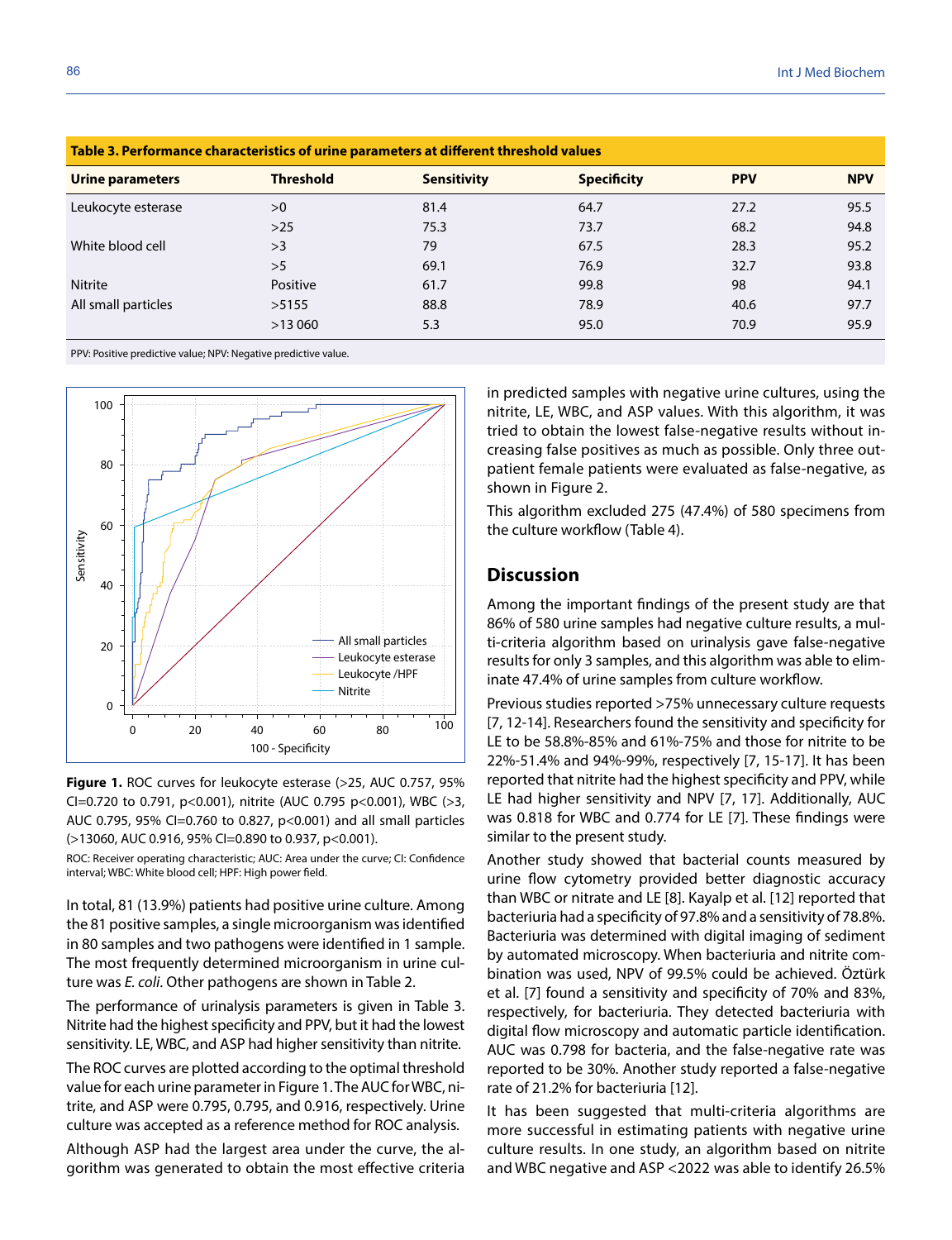

**Figure 1.** Most effective criteria for elimination of negative urine culture results. WBC: White blood cell; HPF: High power field; LE: Leukocyte esterase; ASP: All small particles.

| Table 4. Performance of a multi-criteria algorithm |                             |       |  |  |  |  |
|----------------------------------------------------|-----------------------------|-------|--|--|--|--|
| Urine culture<br>(negative)                        | Urine culture<br>(positive) | Total |  |  |  |  |
| 224                                                | 78                          | 302   |  |  |  |  |
| 275                                                | ξ                           | 278   |  |  |  |  |
| 499                                                | 81                          | 580   |  |  |  |  |
|                                                    |                             |       |  |  |  |  |

Sensitivity=96.3%; specificity=55.1%; PPV=25.8%; NPV=98.9%.

of samples with a negative urine culture. With this algorithm, 98.9% sensitivity and 32.2% specificity were obtained. Moreover, an NPV of 100% could be achieved using a multi-criteria algorithm. However, the false-positivity rate increase does not provide the expected decrease in the number of samples sent to urine cultures. They were able to achieve a 15.7% reduction in the culture workup [11]. Lynch et al. [18] found that urine reflex culturing resulted in a nearly 40% decrease in cultures.

Previous investigators reported 94.2% NPV and a culture saving rate of 48.9% [7]. Stürenburg et al. [19] found a sensitivity of 95%, specificity of 61%, and a culture saving rate of 35% under the combinations of urine parameters. Another study with the iQ200 system exhibited an acceptable NPV of 97.7% and approximately 50% reduction of urine culture when using WBC  $\geq$  4 per HPF as a threshold value in predicting urine culture results, but the PPV was only 24.5% in the same study [20].

The limitations of the present study had a low number of patients. In addition, we could not access clinical information of patients such as symptomatic/asymptomatic.

The present study showed that the number of unnecessary urine cultures could have been reduced by about 50% if this algorithm had been used. This finding also means significant savings in time and costs can be achieved. However, falsenegative results might occur when the most effective criteria are used. For this reason, laboratory results should be evaluated together with the patient's clinical information and examination findings. The false-negative rate was only 0.5% in the present study. In addition, blood tests such as C-reactive protein or complete blood count may be used at this stage.

**Conflict of Interest:** The authors declare that there is no conflict of interest.

**Ethics Committee Approval:** The study was approved by The Erciyes University Faculty of Medicine Clinical Research Ethics Committee (No: 2022/124, Date: 09/02/2022).

**Financial Disclosure:** The authors declared that this study has received no financial support.

**Peer-review:** Externally peer-reviewed.

**Authorship Contributions:** Concept – S.M.; Design – S.M.; Supervision – S.M., P.S.; Funding – None; Materials – None; Data collection &/or processing – D.B.K., P.S.; Analysis and/or interpretation – S.M., D.B.K., P.S.; Literature search – D.B.K., P.S.; Writing – S.M., D.B.K., P.S.; Critical review – S.M., D.B.K.

#### **References**

- 1. Flores-Mireles AL, Walker JN, Caparon MG, Hultgren SJ. Urinary tract infections: Epidemiology, mechanisms of infection and treatment options. Nat Rev Microbiol 2015;[13\(5\):269–84.](https://doi.org/10.1038/nrmicro3432)
- 2. Williams GJ, Macaskill P, Chan SF, Turner RM, Hodson E, Craig JC. Absolute and relative accuracy of rapid urine tests for urinary tract infection in children: a meta-analysis. Lancet Infect Dis 2010;10(4):240–5[0. \[CrossRef\]](https://doi.org/10.1016/S1473-3099(10)70031-1)
- 3. Centres for Disease Control and Prevention (US). Antibiotic resistance threats in the United States, 2013. Available at: https:// www.cdc.gov/drugresistance/pdf/ar-threats-2013-508.pdf. Accessed Apr 13, 2022.
- 4. Wilson ML, Gaido L. Laboratory diagnosis of urinary tract infections in adult patients. Clin Infect Dis 2004;3[8\(8\):1150–8.](https://doi.org/10.1086/383029)